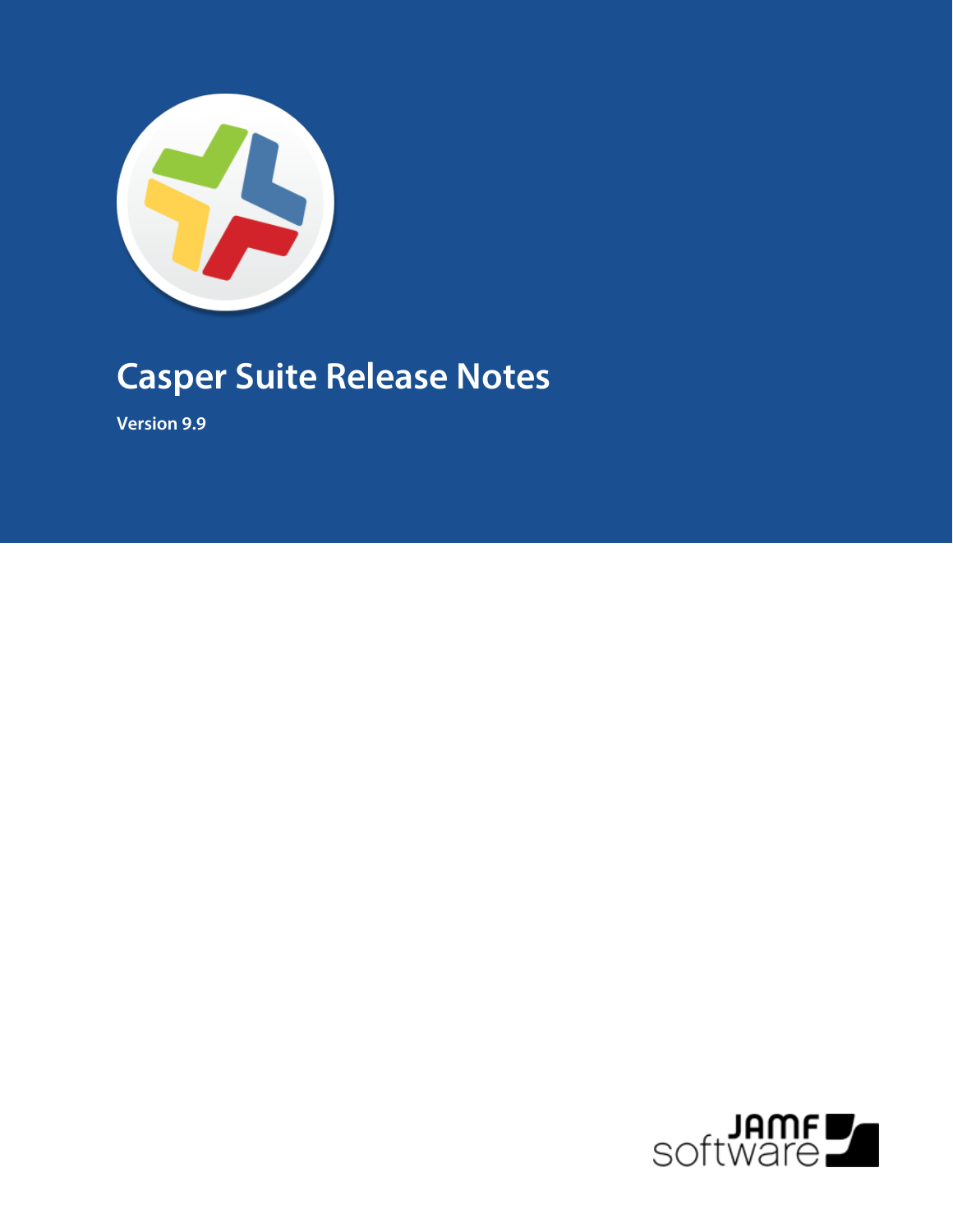JAMF Software, LLC © 2016 JAMF Software, LLC. All rights reserved.

JAMF Software has made all efforts to ensure that this guide is accurate.

JAMF Software 100 Washington Ave S Suite 1100 Minneapolis, MN 55401-2155 (612) 605-6625

Under the copyright laws, this publication may not be copied, in whole or in part, without the written consent of JAMF Software, LLC.

Apache Tomcat and Tomcat are trademarks of the Apache Software Foundation.

Apple, the Apple logo, and OS X are trademarks of Apple Inc., registered in the U.S. and other countries.

The CASPER SUITE, COMPOSER®, the COMPOSER Logo®, JAMF SOFTWARE®, the JAMF SOFTWARE Logo®, RECON®, and the RECON Logo® are registered or common law trademarks of JAMF SOFTWARE, LLC in the U.S. and other countries.

Intel is a registered trademark of the Intel Corporation in the U.S. and other countries.

IOS is a trademark or registered trademark of Cisco in the U.S. and other countries.

Oracle and Java are registered trademarks of Oracle and/or its affiliates. Other names may be trademarks of their respective owners.

All other product and service names mentioned are the trademarks of their respective companies.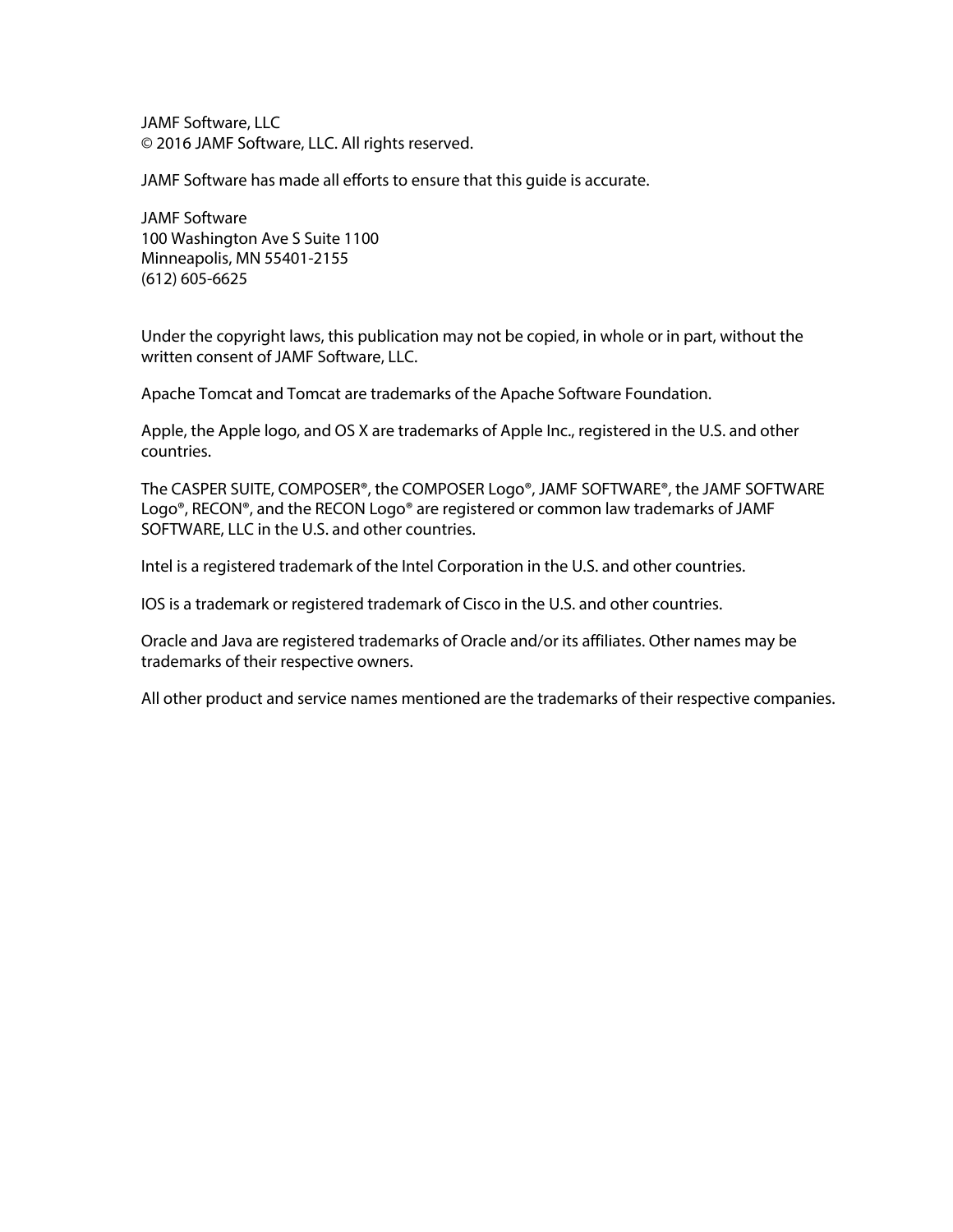# **Contents**

#### **[What's New in This Release](#page-3-0)**

 **[Installation](#page-6-0)** [Preparing to Upgrade](#page-6-1) [Functionality Changes and Other Considerations](#page-6-2) [Upgrading the JSS](#page-9-0) [Upgrading the JSS Host Server to OS X Server v10.11](#page-11-0)

## **[Deprecations and Removals](#page-13-0)**

## **[Bug Fixes and Enhancements](#page-14-0)**

[Bug Fixes and Enhancements](#page-14-1)

**[Known Issues](#page-16-0)**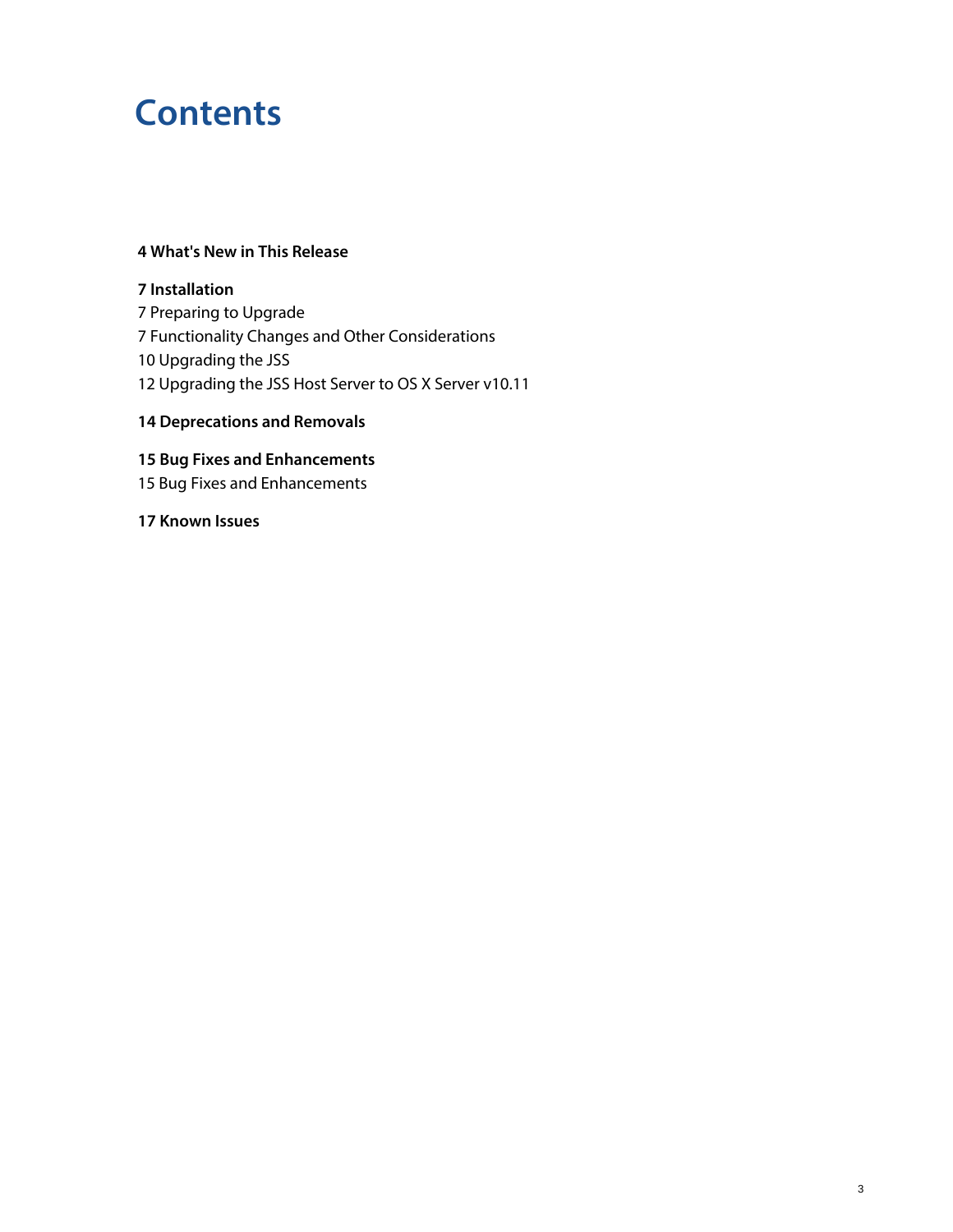# <span id="page-3-0"></span>**What's New in This Release**

#### Apple's Classroom app and Shared iPad support:

You can now use the Casper Suite to support Apple's Classroom app and Shared iPad. To access this feature in the JSS, navigate to Settings > Mobile Device Management > Apple Education Support.

For more information, see the Supporting Apple's Classroom App and Shared iPad Using the [Casper Suite](http://www.jamfsoftware.com/resources/supporting-apples-classroom-app-and-shared-ipad-using-the-casper-suite/) technical paper and Apple's [Classroom Help](https://help.apple.com/classroom/ipad/1.0/) documentation.

- You can now configure the following in Classes:
	- **App usage restrictions**—Restrict which apps are available to students in a class for Shared iPad.
	- **Home screen layout**—Configure the layout of the Dock and the pages on student devices in a class for Shared iPad.

To access these features in the JSS, navigate to Mobile Devices > Classes.

- You can now configure the following in a mobile device PreStage enrollment:
	- **Enable Shared iPad**—Enroll an iPad with the JSS as Shared iPad.
	- **Number of Users**—Limit the number of user accounts that can be stored locally on Shared iPad.

To access these features in the JSS, navigate to Mobile Devices > PreStage Enrollments.

- The Roster category in user inventory information includes the following new fields for students:
	- Managed Apple ID—Required to use Shared iPad in your environment.
	- **Passcode Requirement**—Number of passcode characters required for the student to log in.

To access these features in the JSS, navigate to Users > User Inventory Information > Roster Category.

The JSS allows you to send a mobile device remote command that logs out a currently logged in user for Shared iPad.

To access this feature in the JSS, navigate to the Management tab of a mobile device inventory record.

- **iOS App Deployment enhancements:** 
	- B2B Apps purchased with a VPP account now appear in the Content tab for the VPP account, and can be deployed using the user-based and device-based VPP managed distribution workflows.
	- You can now filter search results by VPP store apps when adding an app to the JSS.
	- Apps that have been removed from the App Store after they were purchased using a VPP account are no longer listed as "unknown" in the Content tab of the VPP account.
- Computer PreStage enrollment enhancements:
	- You can now use the Account Settings payload to configure account settings for computers.
	- You can now use the Passcode payload to configure passcode requirements for computers.
	- You can now use the Directory payload to choose a directory service to bind computers to.

To access these features in the JSS, navigate to Computers > PreStage Enrollments.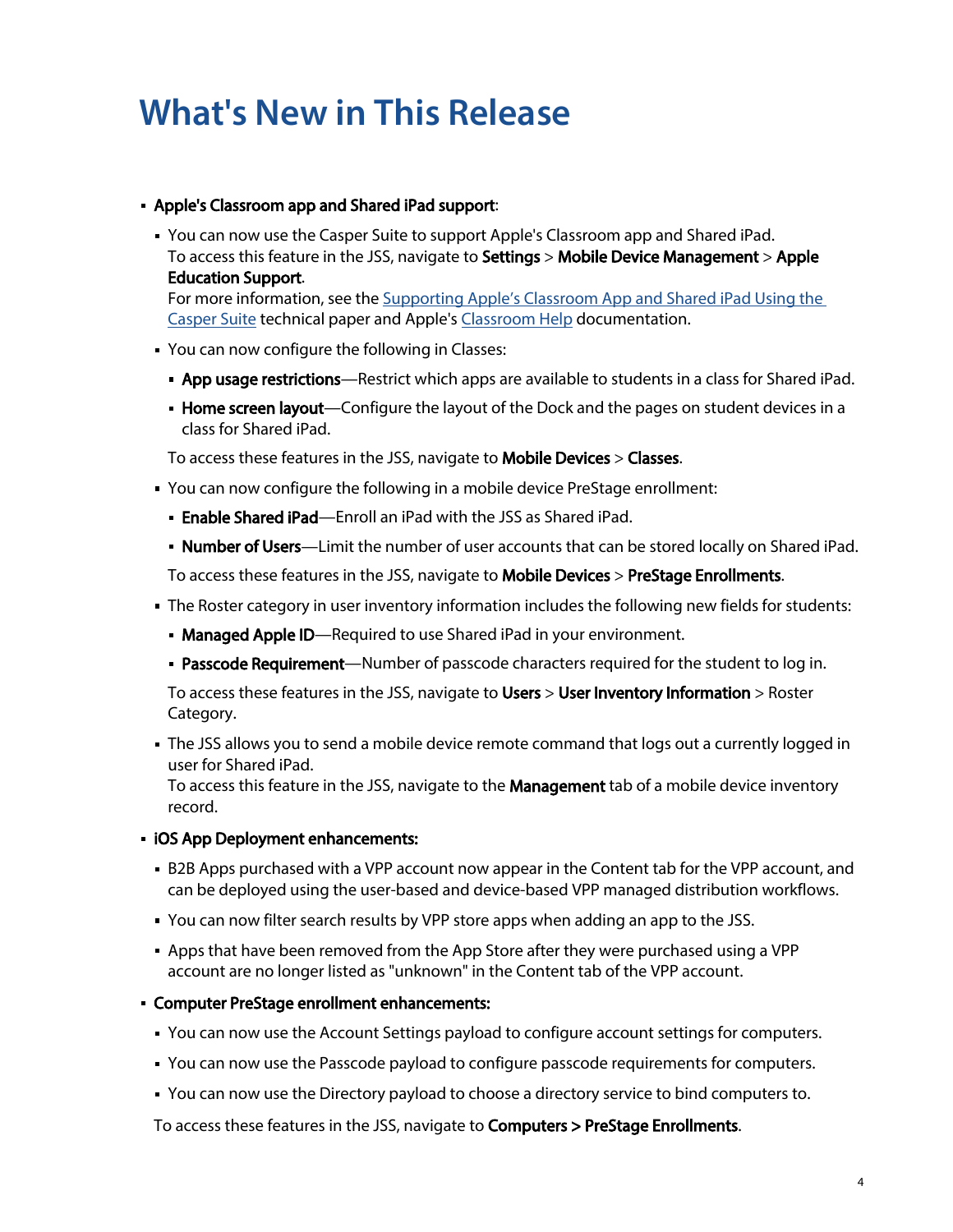#### Lost Mode remote command for mobile devices:

You can now track the location of a lost mobile device and display custom messaging on the device's lock screen using the Enable Lost Mode remote command. While Lost Mode is enabled, device location information can be updated at any time using the Update Location remote command.

To access this feature in the JSS, navigate to the **Management** tab of a mobile device inventory record.

#### JAMF Cloud Distribution Service (JCDS) offering:

The JSS allows you to upload and distribute software without configuring a distribution point. To access this feature in the JSS, navigate to Settings > Computer Management > Cloud Distribution Point. JCDS is only available as your cloud distribution point if your environment is hosted on JAMF Cloud and you have the subscription-based option.

#### OS X configuration profile enhancements:

The following new restrictions have been added for OS X configuration profiles:

- Allow use of Camera
- Allow iCloud documents & data
- Allow use of iCloud password for local accounts
- Allow Spotlight Suggestions
- Allow modifying notifications settings
- Restrict App Usage

To access these restrictions in the JSS, navigate to Computers > Configuration Profiles.

- **iOS configuration profile enhancements:** 
	- The following new payloads have been added to iOS configuration profiles:
		- **Lock Screen Message**—Customize a message to display on the lock screen for mobile devices.
		- **Domains**—Choose the approved URLs that users can save passwords for.
		- **Home Screen Layout**—Configure the layout of the dock and pages on a device.
		- Notifications—Customize the notifications sent to users for each app.
	- **5 SASSET TAG has been added as a payload variable.**

To access these features in the JSS, navigate to Mobile Devices > Configuration Profiles.

#### JSS Installer for Windows enhancements:

The JSS Installer for Windows has been significantly updated to include the following enhancements:

- The JSS Installer can now be run from the command line.
- You can now specify a default location for the JSS during the initial installation.
- You can now repair or modify the JSS installation configuration using the JSS Installer.
- It is no longer necessary to turn off User Access Control (UAC) or disable antivirus and filter software before running the JSS Installer.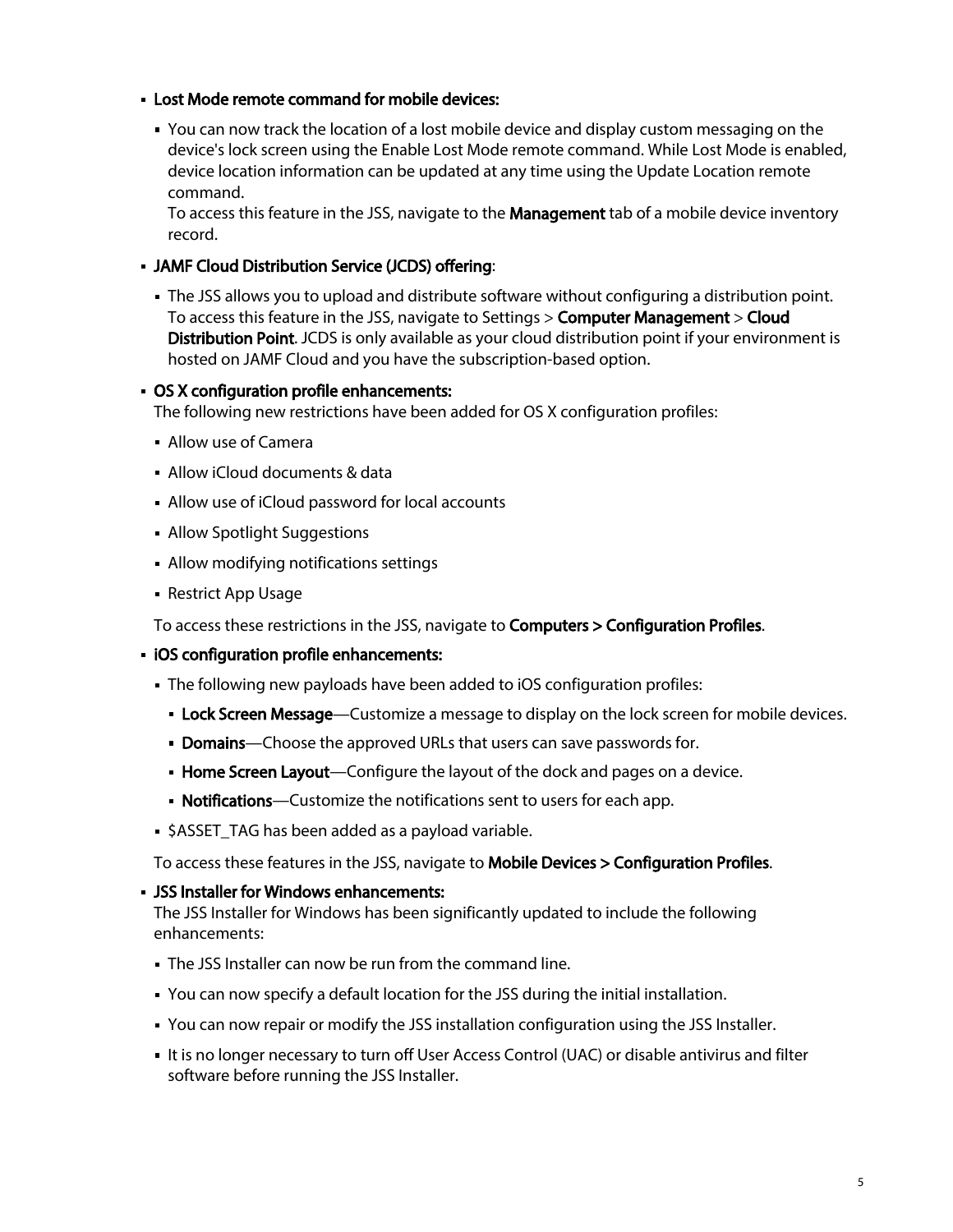- Apache Tomcat settings are now retained during an upgrade.
- It is no longer necessary to manually modify Java settings during an upgrade.

For a complete list of deprecations, removals, bug fixes, and enhancements, see the Deprecations [and Removals](#page-13-0) and the [Bug Fixes and Enhancements](#page-14-0) sections.

To view a complete list of the feature requests implemented in v9.9, go to:

<https://jamfnation.jamfsoftware.com/featureRequests.html?releaseID=131>

Note: New privileges associated with new features in the Casper Suite are disabled by default.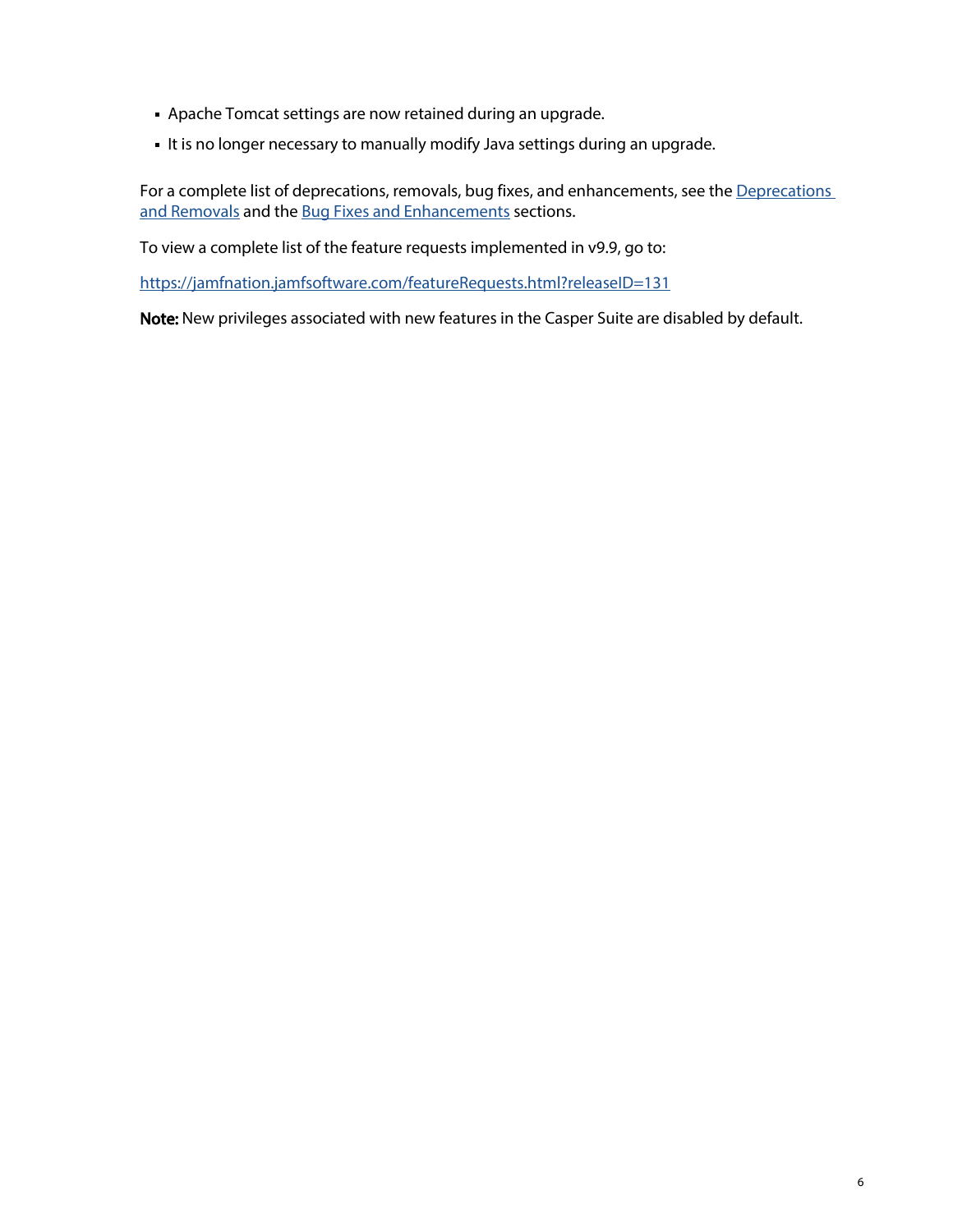# <span id="page-6-0"></span>**Installation**

# <span id="page-6-1"></span>**Preparing to Upgrade**

To ensure the upgrade goes as smoothly as possible, review the best practices, tips, and considerations explained in the following Knowledge Base articles:

- [Preparing to Upgrade the JSS](https://jamfnation.jamfsoftware.com/article.html?id=136)-Explains the best practices for evaluating and preparing for an upgrade.
- Diparading the JSS in a Clustered Environment—Provides step-by-step instructions for upgrading the JSS in a clustered environment.

<span id="page-6-3"></span>It is also recommended that you review the **Functionality Changes and Other Considerations** section to determine if changes made to the Casper Suite since your last upgrade could impact your environment or require you to take action.

# <span id="page-6-2"></span>**Functionality Changes and Other Considerations**

Depending on the version you are upgrading from, changes made to the Casper Suite since your last upgrade could impact your current environment setup or workflows.

The following table explains key changes and additions to the Casper Suite, the versions in which they were implemented, and where to get more information.

| <b>Starting</b><br>with | <b>Change or</b><br>Consideration | <b>Description</b>                                                                                                                                                                                                                                                                                                                                                                                      | <b>Additional</b><br><b>Resources</b> |
|-------------------------|-----------------------------------|---------------------------------------------------------------------------------------------------------------------------------------------------------------------------------------------------------------------------------------------------------------------------------------------------------------------------------------------------------------------------------------------------------|---------------------------------------|
| V9.8                    | New location<br>for jamf binary   | The jamf binary is automatically moved from $/usr$<br>/sbin/jamf to its new location, /usr/local<br>/jamf/bin/jamf, during an upgrade to the<br>Casper Suite v9.8.                                                                                                                                                                                                                                      | N/A                                   |
|                         |                                   | During the upgrade, the database is scanned for<br>packages, scripts, and extension attributes that<br>reference the previous location of the binary. If<br>items are found, notifications are displayed in the<br>JSS after the upgrade is complete. These items<br>need to be modified to reference the new location<br>of the binary, which can be done in the JSS by<br>clicking the notifications. |                                       |
|                         |                                   | Items that are not stored in the database and<br>reference the previous location of the binary need<br>to be modified to reference the new location.                                                                                                                                                                                                                                                    |                                       |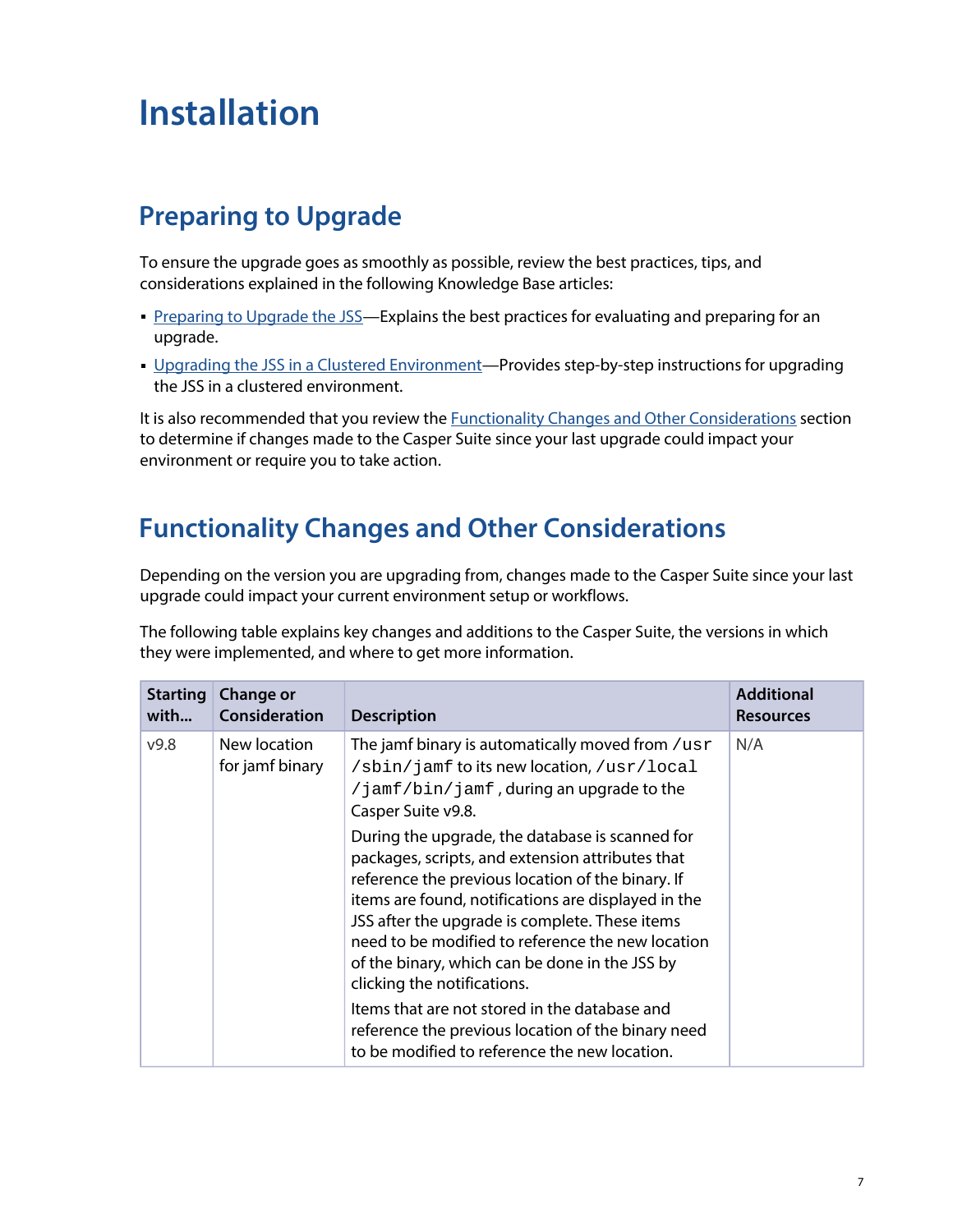| <b>Starting</b><br>with | <b>Change or</b><br>Consideration                                                    | <b>Description</b>                                                                                                                                                                                                                                                                                                                                                                                                                                                                                                            | <b>Additional</b><br><b>Resources</b>                                                                                                                               |
|-------------------------|--------------------------------------------------------------------------------------|-------------------------------------------------------------------------------------------------------------------------------------------------------------------------------------------------------------------------------------------------------------------------------------------------------------------------------------------------------------------------------------------------------------------------------------------------------------------------------------------------------------------------------|---------------------------------------------------------------------------------------------------------------------------------------------------------------------|
| v9.8                    | Change in the<br>removal of<br>devices from<br><b>DEP</b>                            | The JSS can no longer be used to remove a device<br>from Apple's Device Enrollment Program (DEP). Go<br>to the Apple Deployment Programs website to<br>remove the device.                                                                                                                                                                                                                                                                                                                                                     | N/A                                                                                                                                                                 |
| v9.73                   | Recommended<br>update of<br>encryption<br>ciphers for<br><b>HTTPS</b><br>connections | If you are upgrading the Casper Suite v9.72 or<br>earlier, you must update the list of encryption<br>ciphers for HTTPS connections in order to<br>remediate a known security vulnerability.                                                                                                                                                                                                                                                                                                                                   | Configuring<br>Supported<br>Ciphers for<br><b>Tomcat HTTPS</b><br>Connections                                                                                       |
| v9.7                    | Wildcard<br>character<br>changes for<br>smart groups                                 | The JSS v9.7 or later no longer recognizes the<br>percent sign (%) as a wildcard character for smart<br>group criteria. The percent sign is now recognized<br>as a literal character.<br>Remove the percent sign from the smart group<br>criteria and change the operator to "like" to ensure<br>that smart group memberships are calculated<br>correctly.                                                                                                                                                                    | N/A                                                                                                                                                                 |
| v9.7                    | Application<br>deletion<br>limitation in<br>restricted<br>software                   | An application can be deleted only if using the<br>Restrict exact process name option. If you edit a<br>restricted software record created using the<br>Casper Suite v9.66 or earlier, the Restrict exact<br>process name checkbox will be selected<br>automatically if the Delete application option is<br>enabled. This could cause the existing restricted<br>software record to behave differently. For<br>example, any wildcard character (*) used in the<br>Process Name field will function as a literal<br>character. | N/A                                                                                                                                                                 |
| v9.51                   | Modified<br>support for OS<br>X v10.5 and<br>v10.6                                   | Features implemented in the Casper Suite v9.51 or<br>later are no longer supported on computers with<br>OS X v10.5 and v10.6.<br>Workflows implemented prior to v9.51 will<br>continue to function, but they may require earlier<br>versions of the client applications.                                                                                                                                                                                                                                                      | "Requirements"<br>section in the<br>Casper Suite<br>Administrator's<br>Guide                                                                                        |
| v9.5                    | App<br>distribution<br>allowed with<br>App Store<br>restrictions<br>enabled          | Apps can be distributed to mobile devices with iOS<br>7 or later even when the App Store is restricted on<br>those devices.<br>To do this, you must redistribute iOS configuration<br>profiles that have the Allow installing apps<br>checkbox deselected in the Restrictions payload.                                                                                                                                                                                                                                        | <b>Distributing</b><br><b>Apps to Mobile</b><br>Devices with<br><b>App Store</b><br><b>Restrictions</b><br><b>After</b><br>Upgrading to<br>the JSS v9.5 or<br>Later |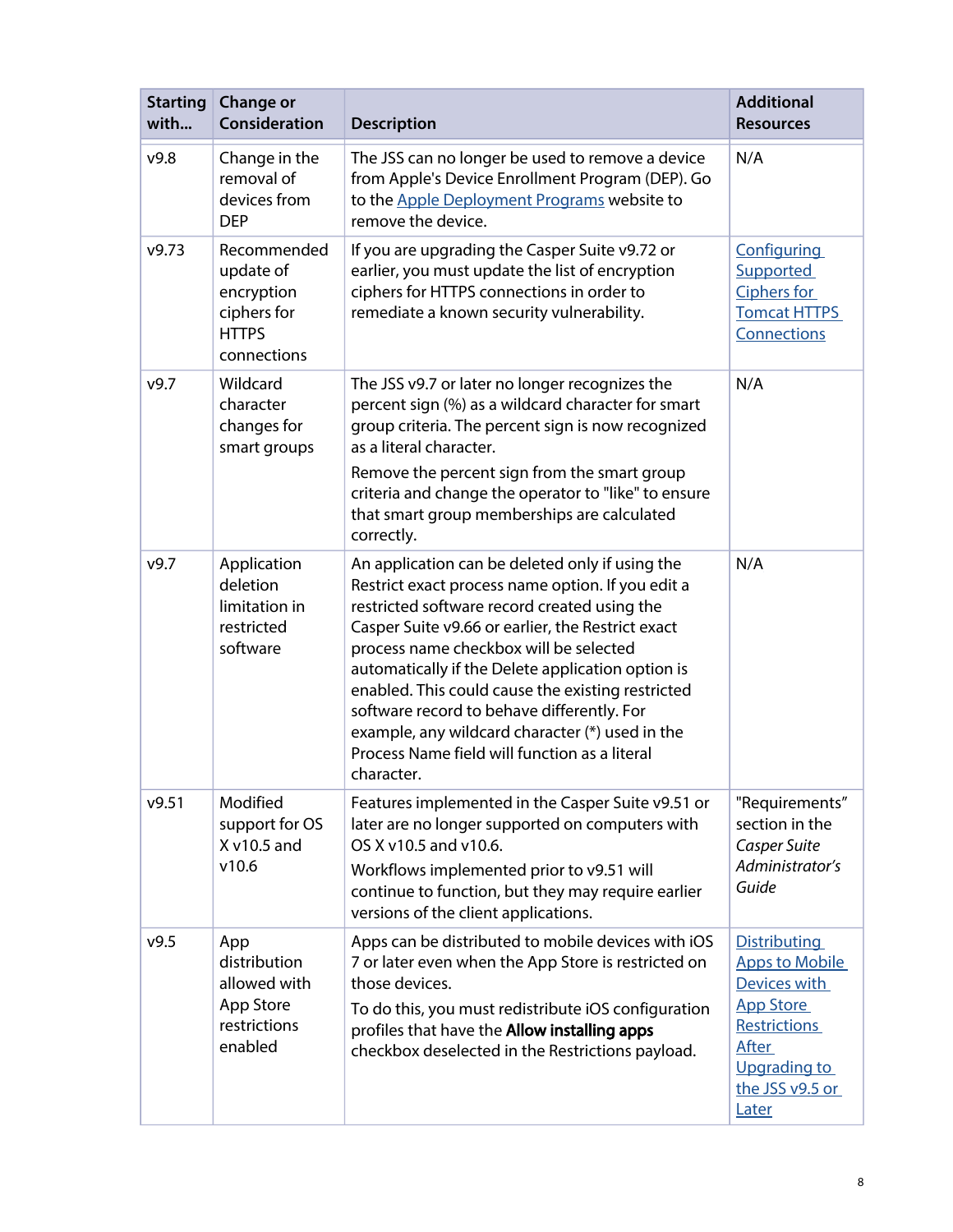| <b>Starting</b><br>with | <b>Change or</b><br>Consideration                                                  | <b>Description</b>                                                                                                                                                                                                                                                                                                                                                                                                                        | <b>Additional</b><br><b>Resources</b>                                                  |
|-------------------------|------------------------------------------------------------------------------------|-------------------------------------------------------------------------------------------------------------------------------------------------------------------------------------------------------------------------------------------------------------------------------------------------------------------------------------------------------------------------------------------------------------------------------------------|----------------------------------------------------------------------------------------|
| v9.3                    | User<br>management<br>and VPP<br>integration                                       | The JSS can be configured to integrate with VPP,<br>and users can be managed from the Users tab in<br>the JSS.<br>To take advantage of this functionality, you must<br>first complete the user migration process.                                                                                                                                                                                                                         | <b>Migrating Users</b>                                                                 |
| v9.21                   | Distribution of<br>signed iOS<br>configuration<br>profiles from<br>Apple           | Signed iOS configuration profiles from Apple can<br>be uploaded to the JSS and distributed.                                                                                                                                                                                                                                                                                                                                               | Distributing a<br>Signed<br>Configuration<br>Profile from<br><b>Apple</b>              |
| v9.1                    | Enrollment<br>profile<br>requirements<br>for iOS 7 or<br>later                     | Enrollment profiles created using the Casper Suite<br>v9.0 or earlier cannot be used to enroll mobile<br>devices with iOS 7 or later.<br>If you plan to enroll devices with iOS 7 or later,<br>create a new enrollment profile using the Casper<br>Suite v9.1 or later.<br>Note: Mobile devices enrolled with the Casper<br>Suite v9.0 or earlier using an enrollment profile do<br>not need to be re-enrolled when upgraded to iOS<br>7. | "Enrollment<br>Profiles"<br>section in the<br>Casper Suite<br>Administrator's<br>Guide |
| v9.0                    | Deprecation of<br>support for<br>custom reports                                    | Custom reports are no longer supported and are<br>not migrated during an upgrade from v8.x.                                                                                                                                                                                                                                                                                                                                               | N/A                                                                                    |
| v9.0                    | Loss of certain<br>of Managed<br>Preferences                                       | Due to a change in the way that Managed<br>Preferences work in v9.x, two types of Managed<br>Preferences are lost when upgrading from v8.x.                                                                                                                                                                                                                                                                                               | Managed<br><b>Preferences</b><br>and Upgrading<br>to the JSS v9.0<br>or Later          |
| v9.0                    | Deprecation of<br>support for<br>smart groups<br>with certain<br>criteria          | The JSS no longer supports smart groups that<br>contain "Version" and "Title" criteria listed in that<br>order. It is recommended that you switch the order<br>to "Title"-"Version" before upgrading from v8.x.                                                                                                                                                                                                                           | <b>Switching the</b><br><b>Order of Smart</b><br><b>Group Criteria</b>                 |
| v9.0                    | <b>API</b><br>improvements                                                         | Earlier versions of the JSS API returned<br>inconsistent values, making it difficult to compare<br>values and maintain consistency. Several changes<br>have been made to improve this.                                                                                                                                                                                                                                                    | <b>Improvements</b><br>in the JSS API<br>V9.0                                          |
| v8.72                   | Deprecation of<br>enrollment<br>profiles<br>downloaded<br>from v8.71 or<br>earlier | Enrollment profiles downloaded from the Casper<br>Suite v8.71 or earlier cannot be used to enroll<br>mobile devices with v8.72 or later.<br>Re-download any enrollment profiles that were<br>downloaded with v8.71 or earlier. Use the newly<br>downloaded versions to enroll mobile devices with<br>v8.72 or later.                                                                                                                      | N/A                                                                                    |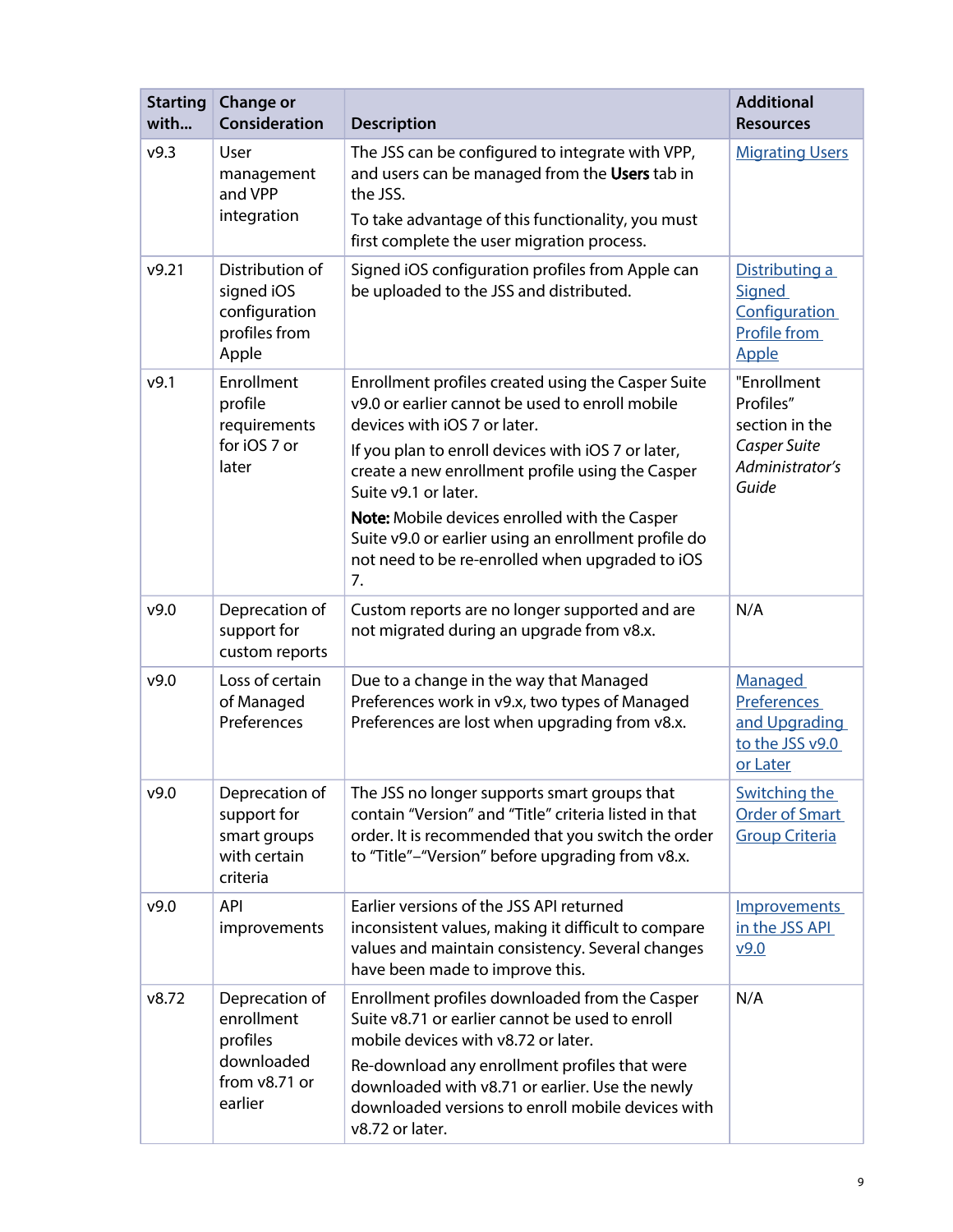| <b>Starting</b> | <b>Change or</b>                                                                          | <b>Description</b>                                                                                                                                                   | <b>Additional</b>                                            |
|-----------------|-------------------------------------------------------------------------------------------|----------------------------------------------------------------------------------------------------------------------------------------------------------------------|--------------------------------------------------------------|
| with            | Consideration                                                                             |                                                                                                                                                                      | <b>Resources</b>                                             |
| v8.3            | MDM profile<br>distribution<br>required for<br>app<br>management<br>on certain<br>devices | An MDM profile that supports app management<br>must be distributed via the Self Service web clip to<br>managed iOS 4 devices that are upgraded to iOS 5<br>or later. | <b>Distributing</b><br><b>Updated MDM</b><br><b>Profiles</b> |
| v8.3            | Recommended                                                                               | If you are upgrading the Casper Suite v8.2x or                                                                                                                       | Certificate-                                                 |
|                 | enablement of                                                                             | earlier, it is recommended that you enable                                                                                                                           | <b>Based</b>                                                 |
|                 | certificate-                                                                              | certificate-based authentication. Doing so ensures                                                                                                                   | Authentication                                               |
|                 | based                                                                                     | that device certificates on OS X computers are                                                                                                                       | for OS X                                                     |
|                 | authentication                                                                            | valid.                                                                                                                                                               | <b>Computers</b>                                             |

# <span id="page-9-1"></span><span id="page-9-0"></span>**Upgrading the JSS**

This section explains how to upgrade the JSS using the JSS Installers. If the JSS host server does not meet the JSS Installer requirements, you can install the JSS manually using the instructions in the "[Manually Installing the JAMF Software Server"](http://resources.jamfsoftware.com/documents/products/documentation/Manually-Installing-the-JAMF-Software-Server-v8.5-or-Later.pdf?mtime=1412016609) technical paper.

## **Installed Components**

The following components are installed on the JSS host server by the JSS Installer:

- JSS web application
- JSS Database Utility
- Apache Tomcat

To find out which version of Tomcat will be installed, see the Apache Tomcat Version Installed by the **[JSS Installer](https://jamfnation.jamfsoftware.com/article.html?id=380) Knowledge Base article.** 

Note: To take full advantage of all new features, bug fixes, and enhancements available in the Casper Suite, it is recommended that you use the latest version of the JSS and the client applications. To upgrade the client applications, simply replace the existing applications with the latest version.

## **JSS Installer Requirements**

#### **JSS Installer for Mac**

To use the JSS Installer for Mac, you need a Mac computer with:

- A 64-bit capable Intel processor
- 2 GB of RAM
- 400 MB of disk space available
- OS X v10.7–v10.11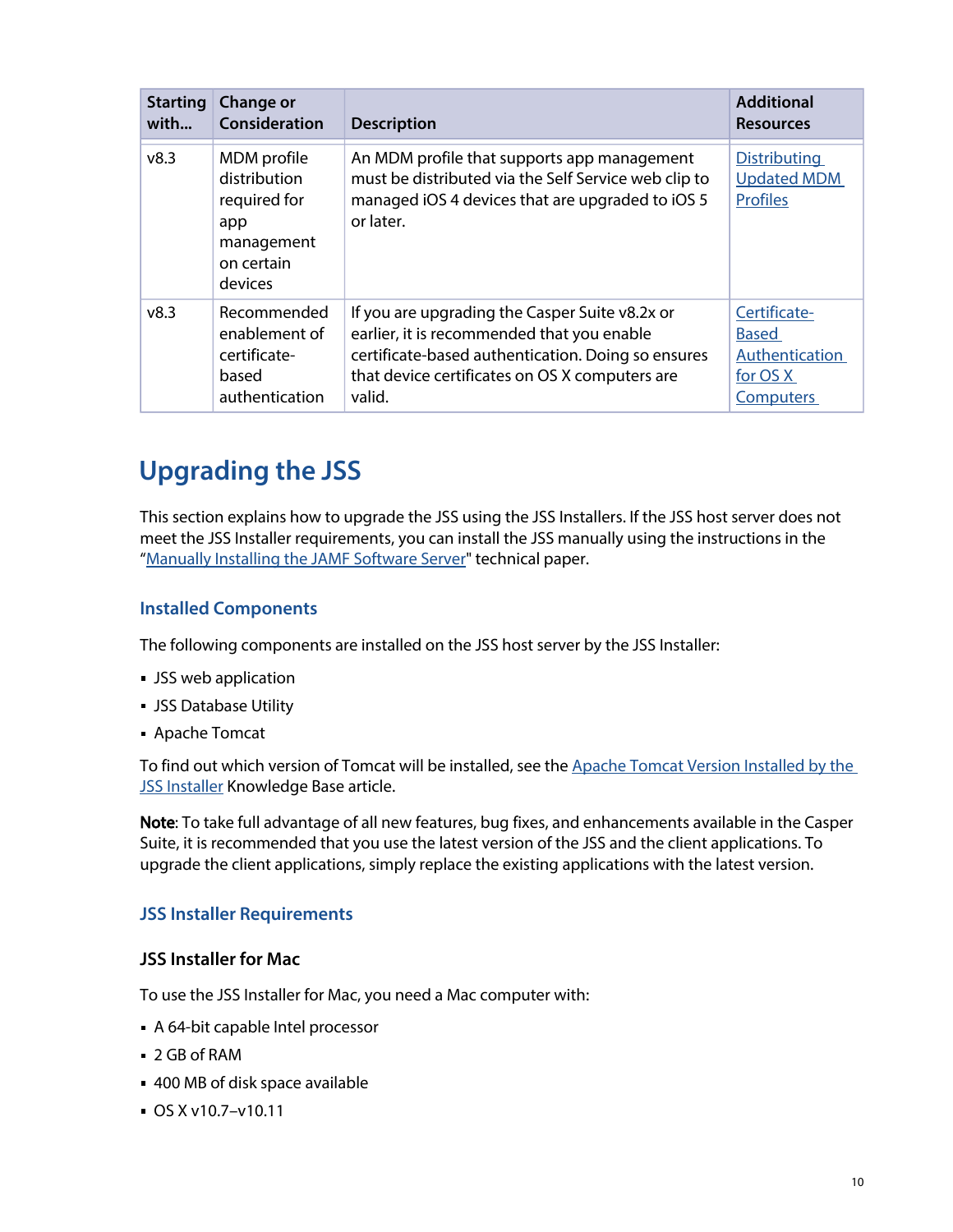- OS X Server (recommended)
- Java SE Development Kit (JDK) 1.7 or 1.8 for Mac OS X You can download the JDK from: <http://www.oracle.com/technetwork/java/javase/downloads/jdk8-downloads-2133151.html>
- **Java Cryptography Extension (JCE) Unlimited Strength Jurisdiction Policy Files 1.7 or 1.8** You can download the JCE from: <http://www.oracle.com/technetwork/java/javase/downloads/jce8-download-2133166.html>
- MySQL Enterprise Edition 5.5.x or 5.6.x (recommended), or MySQL Community Server 5.5.x or 5.6.x, available at[:https://www.mysql.com/downloads/](https://www.mysql.com/downloads/)
- Ports 8443 and 9006 available

### **JSS Installer for Linux**

To use the JSS Installer for Linux, you need a server with:

- A 64-bit capable Intel processor
- 2 GB of RAM
- 400 MB of disk space available
- One of the following operating systems:
	- Ubuntu 12.04 LTS Server (64-bit)
	- Ubuntu 14.04 LTS Server (64-bit)
	- Red Hat Enterprise Linux (RHEL) 6.4, 6.5, 6.6, or 7.0
- Open Java Development Kit (OpenJDK) 7 or 8 For installation information, go to <http://openjdk.java.net/install/>.
- MySQL Enterprise Edition 5.5.x or 5.6.x (recommended), or MySQL Community Server 5.5.x or 5.6.x, available at[:https://www.mysql.com/downloads/](https://www.mysql.com/downloads/)
- Ports 8443 and 8080 available

#### **JSS Installer for Windows**

To use the JSS Installer for Windows, you need a server with:

- A 64-bit capable Intel processor
- 2 GB of RAM
- 400 MB of disk space available
- Windows Server 2008 R2 (64-bit), Windows Server 2012 (64-bit), or Windows Server 2012 R2 (64-bit)
- Java SE Development Kit (JDK) 1.7 or 1.8 for Windows x64 You can download the JDK from: <http://www.oracle.com/technetwork/java/javase/downloads/jdk8-downloads-2133151.html>
- Java Cryptography Extension (JCE) Unlimited Strength Jurisdiction Policy Files 1.7 or 1.8 You can download the JCE from: <http://www.oracle.com/technetwork/java/javase/downloads/jce8-download-2133166.html>
- MySQL Enterprise Edition 5.5.x or 5.6.x (recommended), or MySQL Community Server 5.5.x or 5.6.x, available at[:https://www.mysql.com/downloads/](https://www.mysql.com/downloads/)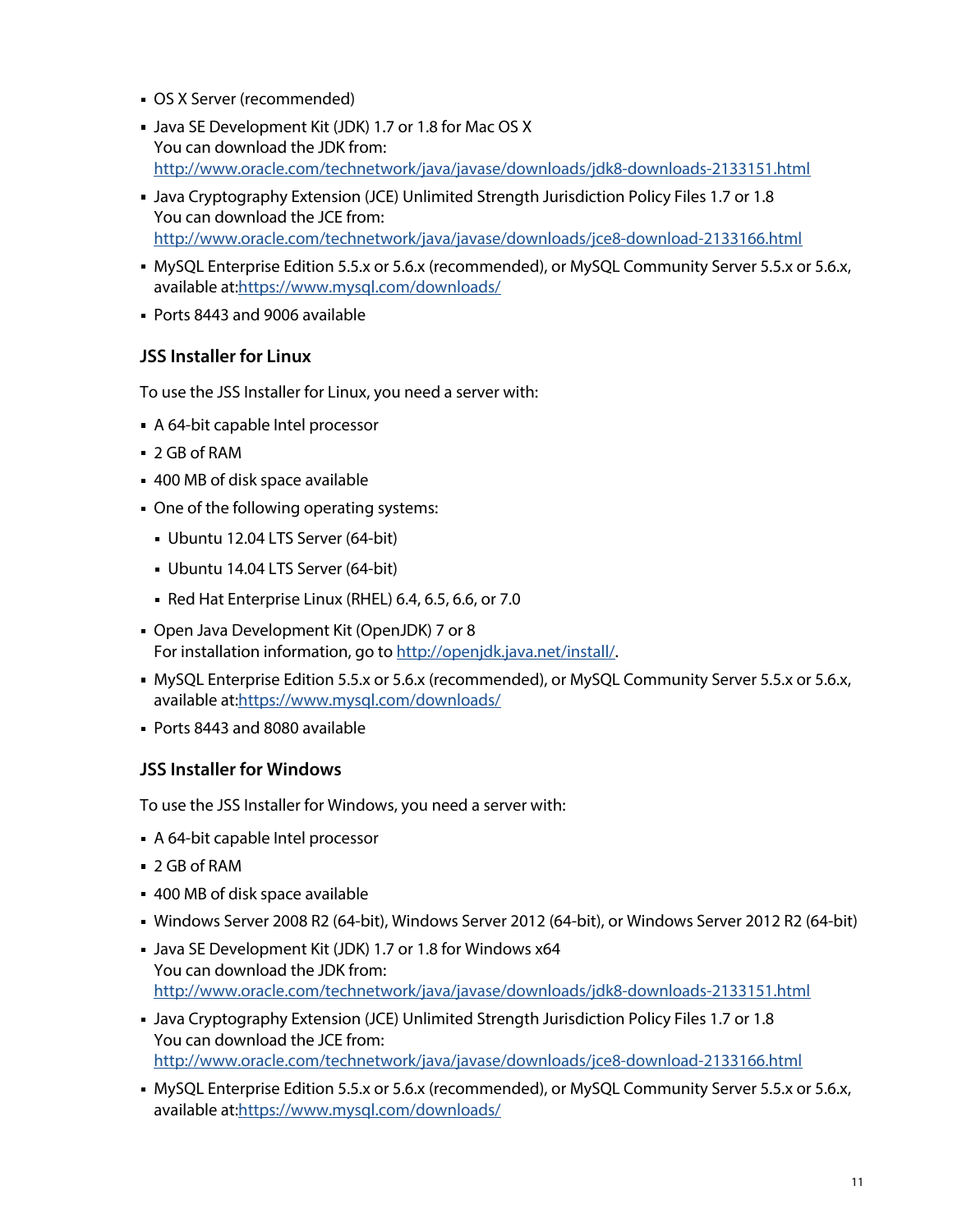Ports 8443 and 8080 available

### **Upgrading the JSS from v8.x to v9.x**

In addition to the changes explained in the [Functionality Changes and Other Considerations](#page-6-3) section, there are a few things to be aware of when upgrading from v8.x to v9.x.

#### Time to Upgrade

The amount of time it takes to upgrade the JSS has increased due to the number of changes and improvements in the JSS v9.x. The amount of time it takes depends on the size of the database and the number of features that are utilized.

In general, it is recommended that you upgrade the JSS during non-business hours.

#### Upgrade Failures

If an upgrade fails, do not downgrade. Contact JAMF Software Support.

#### Upgrading from v8.64 or Earlier

When upgrading from v8.64 or earlier, first upgrade to v8.73.

- 1. Upgrade the JSS to v8.73.
- 2. Ensure that the upgrade was successful.
- 3. Back up the database.
- 4. Upgrade to v9.x. See the <u>[Upgrading the JSS](#page-9-1)</u> section.

#### Rescheduling Database Backups

If database backups were scheduled using the JSS Database Utility v8.2, it is recommended that you reschedule them using the JSS Database Utility from the target version.

For more information, see the JSS installation and configuration guide for the appropriate platform.

## **Upgrading the JSS**

Use the following instructions to upgrade a JSS hosted on Mac or Linux. To upgrade a JSS hosted on Windows, see "Upgrading the JSS" in the [JSS Installation and Configuration Guide for Windows.](http://www.jamfsoftware.com/resources/jss-installation-guide-for-windows/)

- 1. Back up the current database using the JSS Database Utility.
- 2. Copy the most current version of the JSS Installer for your platform to the server.
- <span id="page-11-0"></span>3. Double-click the installer and follow the onscreen instructions to complete the upgrade.

## **Upgrading the JSS Host Server to OS X Server v10.11**

This section explains how to upgrade the JSS host server from OS X Server v10.10 to v10.11.

- 1. Back up the current database.
- 2. Upgrade to OS X v10.11.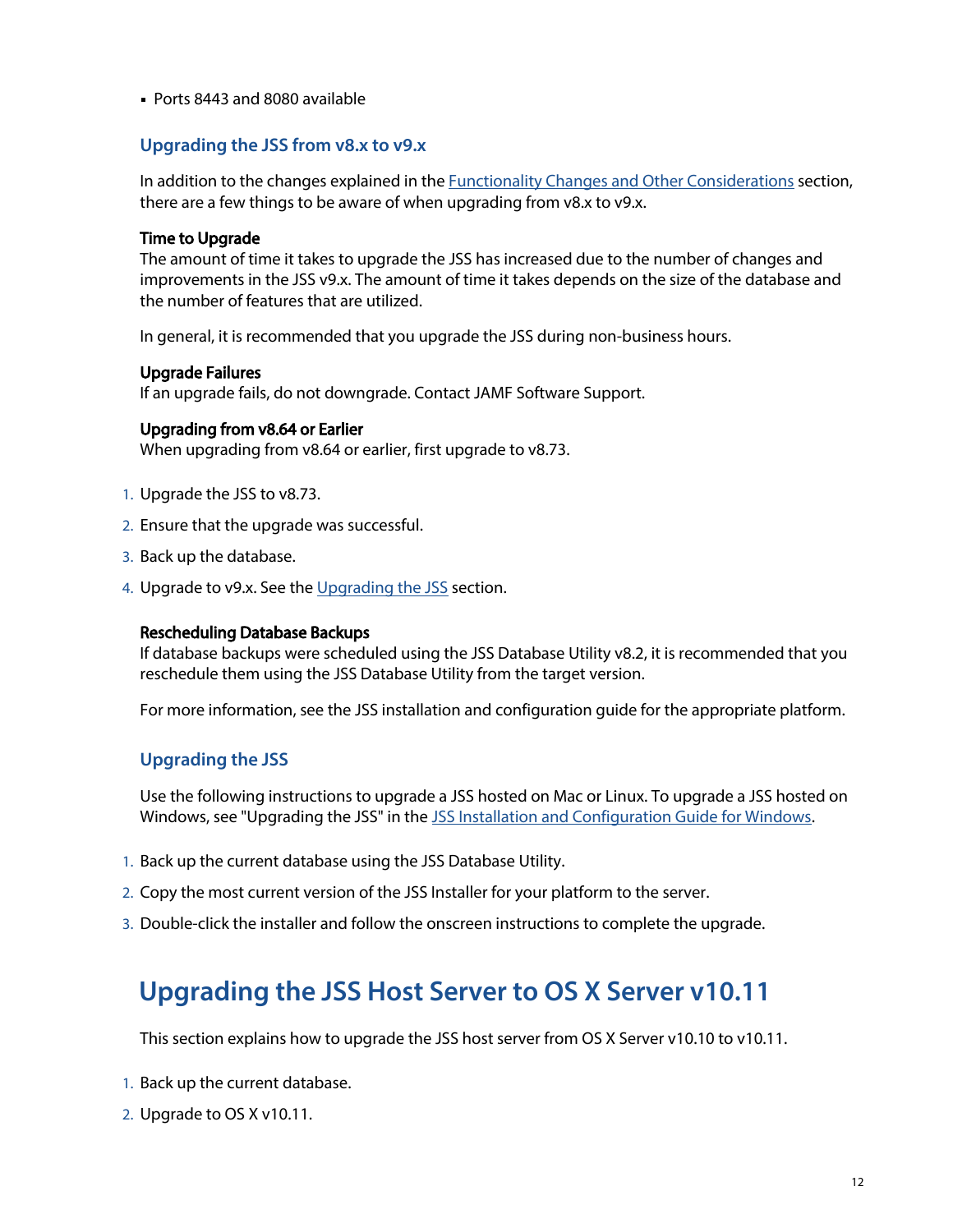- 3. Install Java 1.8 and JCE 1.8. For instructions, see the **Installing Java and MySQL** Knowledge Base article.
- 4. Follow the instructions for upgrading the JSS.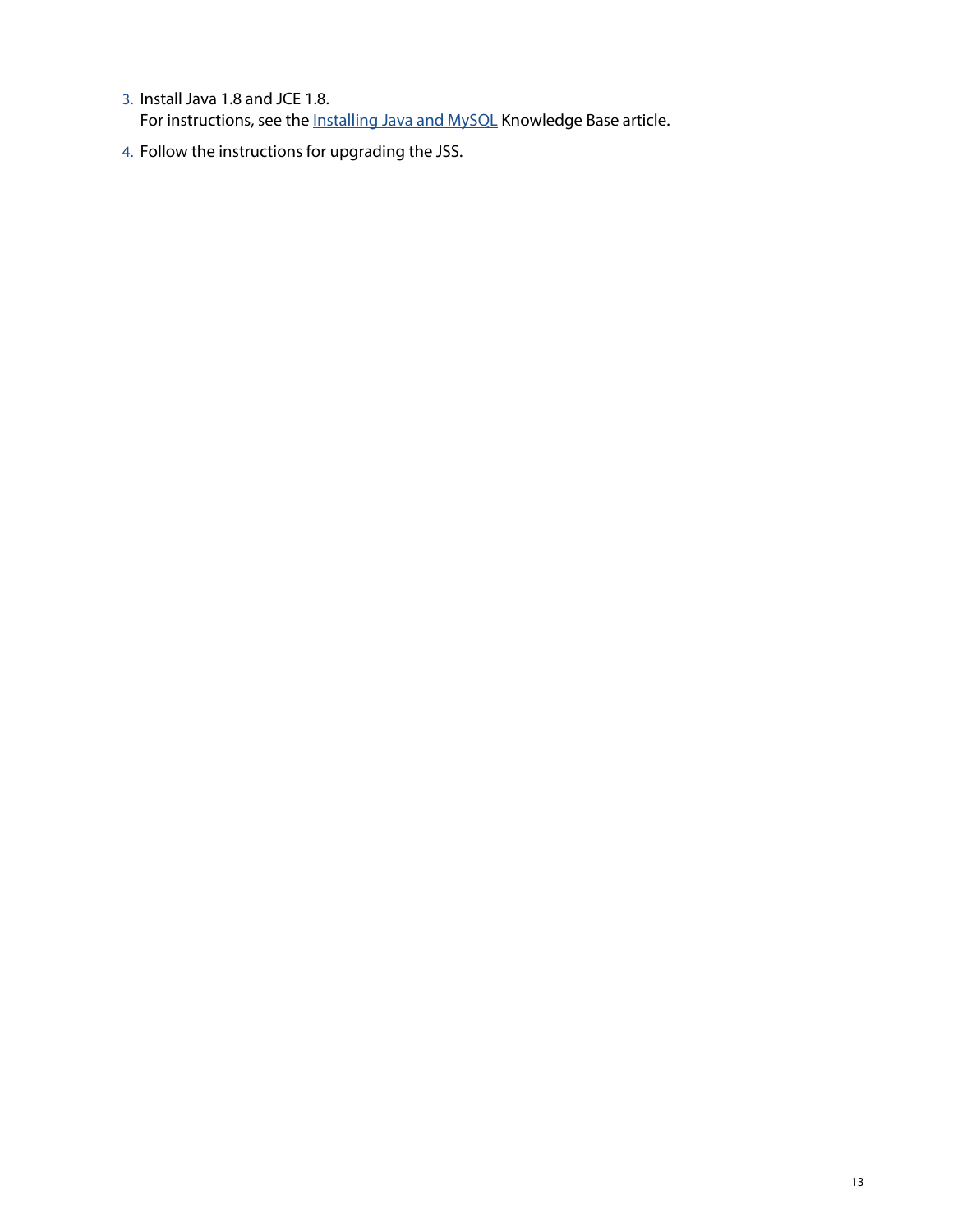# <span id="page-13-0"></span>**Deprecations and Removals**

There are no deprecations or removals in this release.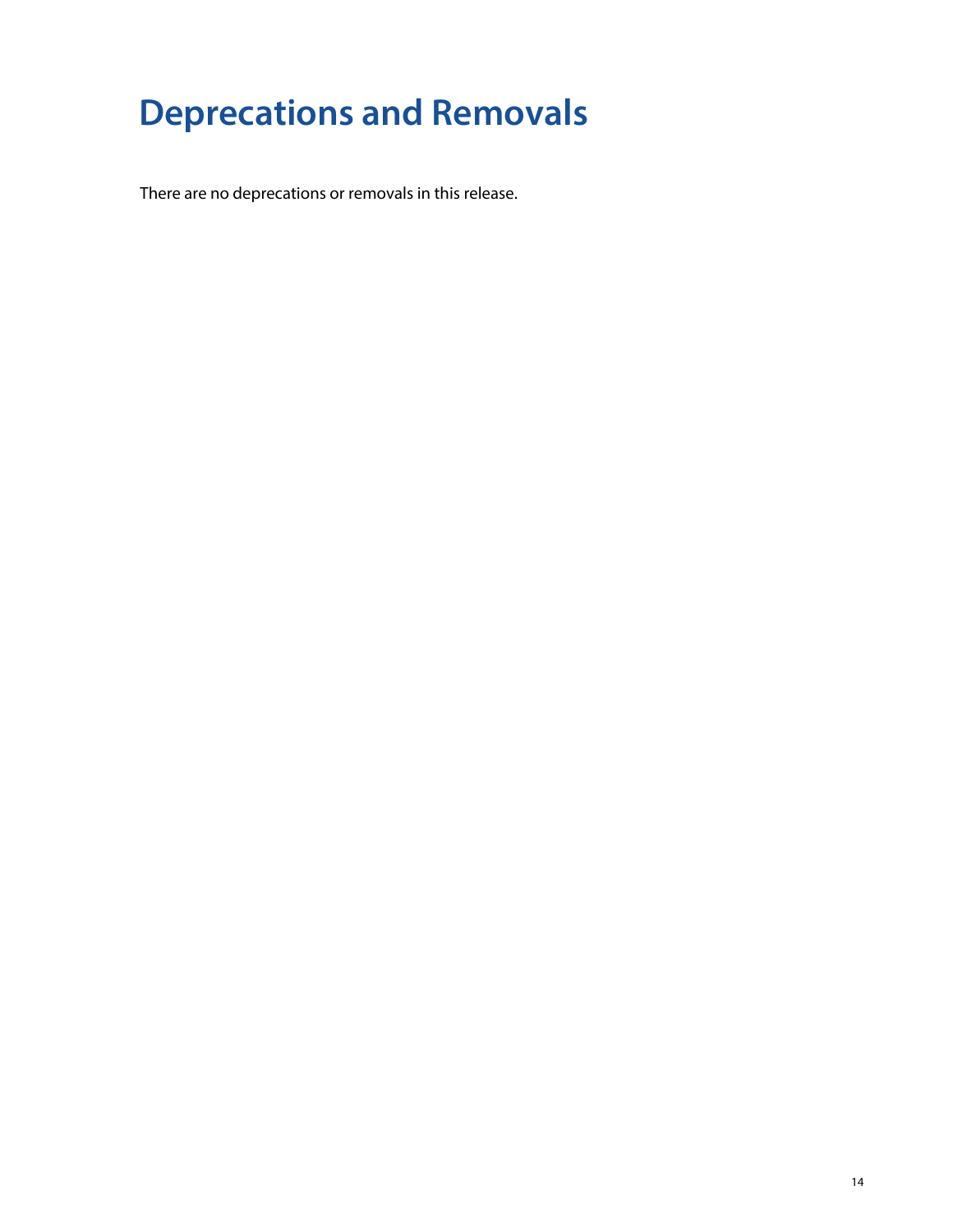# <span id="page-14-0"></span>**Bug Fixes and Enhancements**

# <span id="page-14-1"></span>**Bug Fixes and Enhancements**

## **jamf binary**

- [D-009836] Fixed an issue where the jamf binary failed to recognize that a package configured to download over HTTP/HTTPS using a policy was fully downloaded in the /Library /Application Support/JAMF/Downloads/ directory, causing the policy to fail.
- [D-010148] Fixed an issue where multiple policies executing at the same time could cause an issue when trying to upgrade the jamf binary.

## **JAMF Distribution Server**

[D-009587] Fixed an issue where the JDS v9.8 or later failed to work if the server hosting the JDS instance has OS X Server v5.0 installed.

## **JAMF Software Server**

- Fixed an issue where Amazon S3 communication did not use JSS proxy settings.
- Fixed an issue that allowed mobile device app invitations to be created for every app deployment that had a managed app configuration, regardless of the invite variable being present.
- [D-007879] Fixed an issue where the JSS failed to distribute a personal device profile to personally owned mobile devices if the profile included a Certificate payload and no other payloads referenced the certificate.
- [D-008189] Fixed an issue where when an LDAP user or a standard user was a member of a standard group, the JSS failed to send email notifications to the user when the user was configured to receive emails upon a restricted software violation or smart group membership change.
- [D-008538] Fixed an issue where removing a user from the JSS using the JSS API failed to remove them from VPP assignments or invitations.
- [D-008615] Fixed an issue where a delay in network connectivity after imaging prevented computers from being enrolled.
- [D-008927] Fixed an issue where Casper Admin was unable to mount an SMB share if there were special characters in the name of the share.
- [D-008973] An OS X configuration profile with a SCEP payload configured to renew after a specified number of days may cause a continual loop of certificate renewal attempts.
- [D-009101] Fixed an issue that caused Self Service Mobile to be repeatedly installed and removed when the Self Service web clip is installed automatically on all managed mobile devices and the Self Service Mobile app is also distributed to the devices.
- [D-009604] Fixed an issue that caused Certificate Signing Requests generated by the JSS for GSX to sometimes be invalid.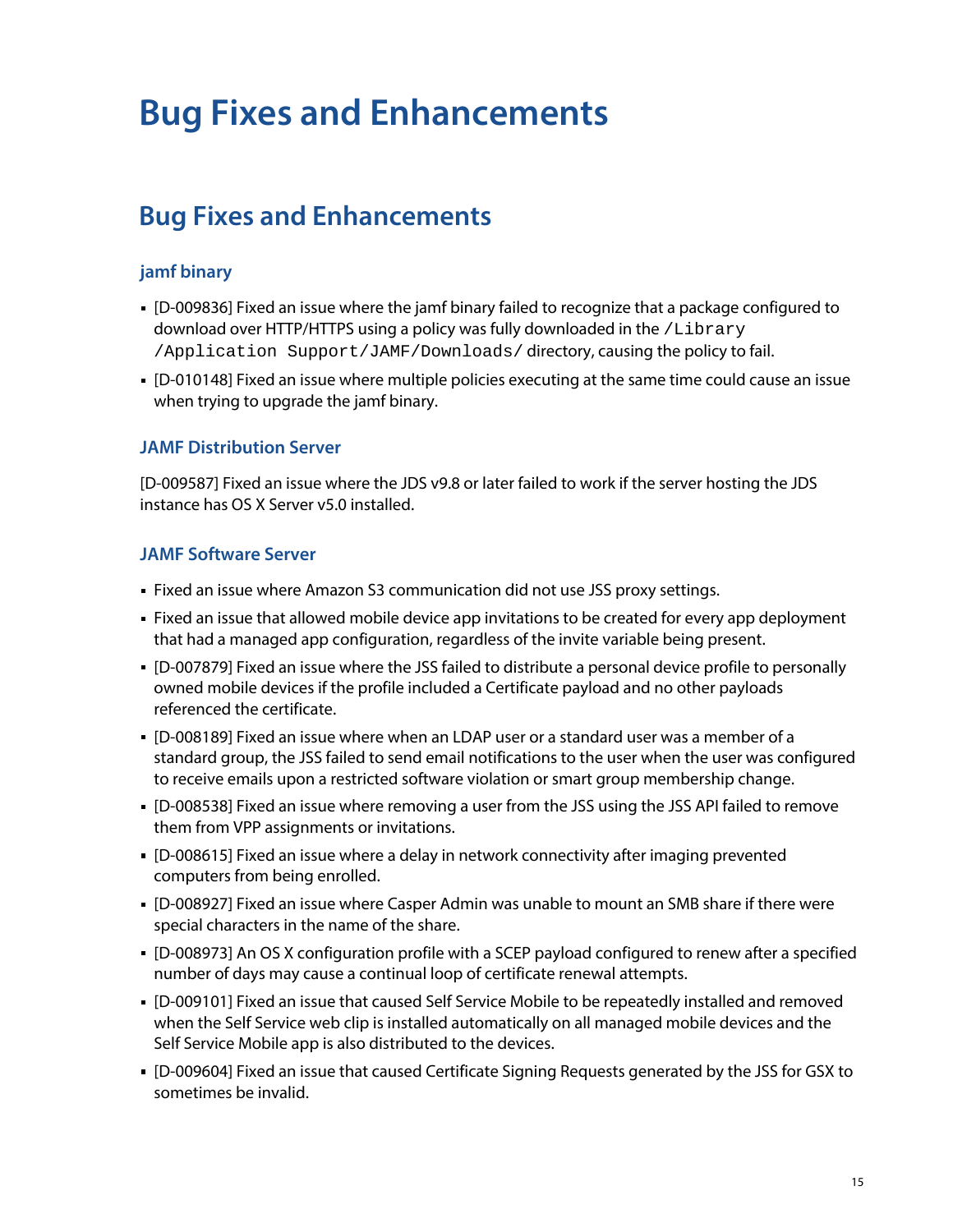- [D-009640] Fixed an issue where any changes from the default Restart Options in a policy were not respected when updated using the JSS API.
- [D-009726] Fixed an issue that caused QuickAdd package installations to be delayed when a computer with OS X v10.11 was enrolled using a PreStage enrollment.
- [D-009727] Fixed an issue that caused the JSS to fail to preserve App Configuration settings after an app update if the Automatically update all App Store apps option is enabled.
- [D-009755] Fixed an issue where the JSS cleared text field and pop-up menu extension attributes from inventory when a computer was re-enrolled.
- [D-009790] The JSS no longer fails to update an app on a device via the Automatically update app setting if the app was distributed with a device-based VPP assignment.
- **[D-009792] Clicking the Force Update** button no longer fails to update an app that failed to update automatically and causes the app to quit unexpectedly requiring the app to be installed again.
- [D-009827] Fixed an issue where two app invites would be created for each installation of Self Service mobile.
- [D-009833] Fixed an issue where a user-level OS X configuration profile was re-installed at recurring check-in if the user most recently logged in to Self Service was not the user that installed the profile.
- [D-009899] Fixed an issue where pending eBook installations were not cleared after a mobile device was re-enrolled in the JSS.
- [D-009979] Fixed an issue where the JSS API failed to deselect the Free checkbox for mobile device apps.
- **[D-010036] Fixed an issue where the JSS failed to respect the Require password immediately after** sleep or screen saver begins setting in OS X configuration profiles Security & Privacy payload.
- [D-010055] The JDS installer is now compatible with OS X Server v5.0.
- [D-010104] Fixed an issue where in-house apps did not silently update on personally owned mobile devices.

## **Self Service for OS X**

[D-008830] Fixed an issue where Self Service policies that included all computers in the policy scope and were limited to LDAP users or LDAP user groups failed to run on a computer if users were not required to log in to Self Service and an LDAP user was assigned to the computer.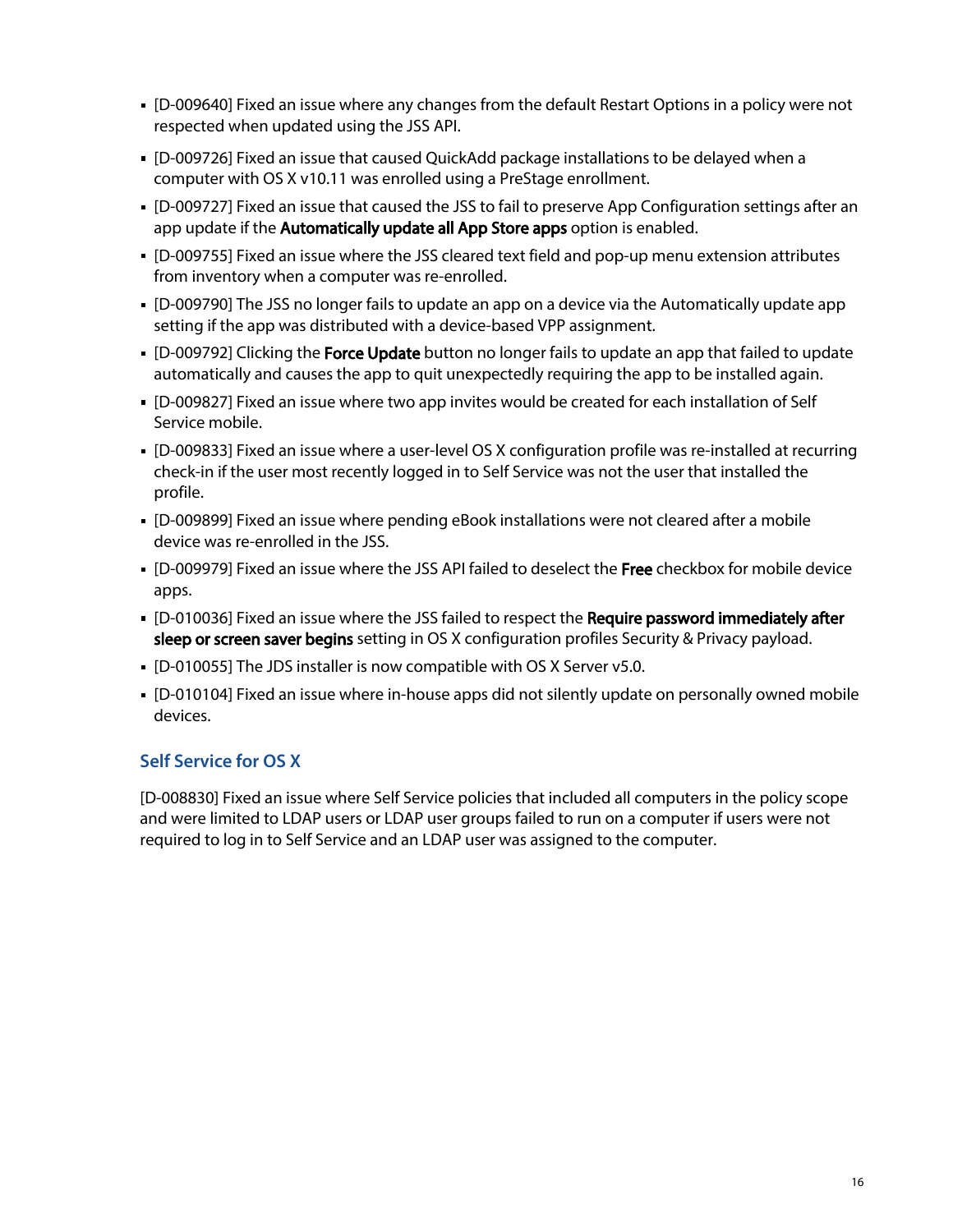# <span id="page-16-0"></span>**Known Issues**

The following issues are known in the Casper Suite:

- **IIOS 9 devices cannot be enrolled using Apple Configurator 1.7.2 with an enrollment URL. As a** workaround, install an enrollment profile using Configurator instead. For detailed instructions, see the [Installing Enrollment Profiles Using Apple Configurator or iPCU](https://jamfnation.jamfsoftware.com/article.html?id=211) Knowledge Base article.
- The Allow Apple Configurator enrollment checkbox is incorrectly required to use supervision identities.

The following issues are a result of bugs in third-party software. Defects have been filed for these bugs and are awaiting resolution.

- When users try to access the Self Service web clip on a mobile device with iOS 7.0.1 or 7.0.2, Self Service opens in Safari instead of as a web clip.
- eBooks and unmanaged apps cannot be installed from the Self Service web clip on iOS 7 devices until the Self Service web clip is updated for iOS 7. For more information, see the [Updating the Self](https://jamfnation.jamfsoftware.com/article.html?id=345)  [Service Web Clip for iOS 7](https://jamfnation.jamfsoftware.com/article.html?id=345) Knowledge Base article.
- Management account passwords configured using the network scanner in Recon v9.01 9.11 are not saved correctly in the JSS if they contain an "at" symbol (@). This prevents management tasks from being performed on the affected computers. For more information, see the Casper Remote [Error: An Incorrect Username/Password is Entered for this Computer](https://jamfnation.jamfsoftware.com/article.html?id=355) Knowledge Base article.
- The InstallApplication command for a PreStage enrollment QuickAdd package is automatically deferred during the OS X Setup Assistant on computers with OS X v10.11.
- [D-004197] Printers mapped using an OS X configuration profile are not displayed in "Print and Scan" in System Preferences unless the Allow printers that connect directly to user's computer checkbox is selected in the configuration profile.
- [D-004198] OS X configuration profiles that are configured to display a heading on the login window fail to do so.
- [D-004382] Tapping the URL in an email enrollment invitation on an iOS 6 device draws a blank page. Users should copy-and-paste the URL into the Safari app instead.
- [D-005532] OS X configuration profiles with a Login Window payload that is configured to deny users and groups the ability to log in fail to do so.
- **[D-005882] The Computer administrators may refresh or disable management** option in a Login Window payload of an OS X configuration profile is not applied at login.
- [D-005900] The JSS fails to install configuration profiles with a Web Clip payload on computers with OS X v10.9.
- [D-006026] The JSS fails to restrict Game Center when the Allow use of Game Center checkbox is deselected in the Restrictions payload in OS X configuration profiles.
- [D-006058] User-level OS X configuration profiles with widget restrictions fail to restrict widgets.
- [D-006250] A customized Self Service web clip icon uploaded using the JSS will revert to the default Casper Suite icon on iOS 7 devices.
- **[D-006393] The Start screen saver after** option in a Login Window payload of an OS X configuration profile is not applied on computers with OS X v10.8.4 or v10.8.5.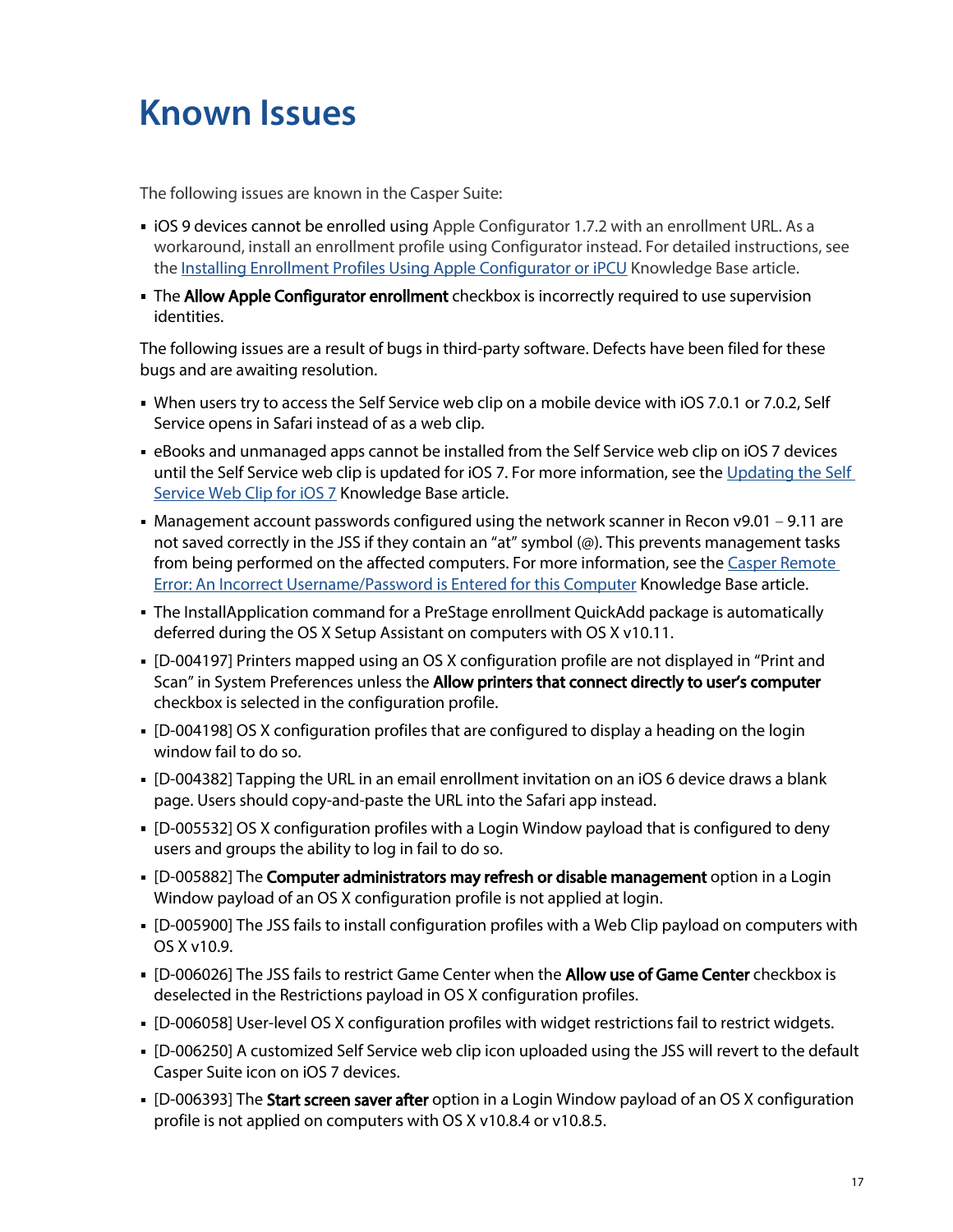- **[D-006662] Installed OS X configuration profiles that include a VPN payload with the Use Hybrid** Authentication checkbox selected append "[hybrid]" to the group name in the VPN authentication settings on the computer, which causes group authentication to fail.
- [D-006758] iOS configuration profiles with a Single App Mode payload fail to require a passcode on supervised iOS 7 devices when the devices have a passcode and are locked.
- [D-006793] Computer-level OS X configuration profiles that define options for Time Machine backups fail to do so.
- [D-006979] When enrolling a computer using a QuickAdd package, the QuickAdd installer incorrectly prompts users for local administrator credentials twice if the Restrict re-enrollment to authorized users only checkbox is selected.
- [D-007004] iOS configuration profiles with a cookies restriction fail to set the specified restriction and hide other cookies restrictions on the device. The restrictions that are hidden depend on the restriction specified in the profile.
- [D-007206] Attempting to install Self Service Mobile for iOS on an enrolled mobile device when the Self Service web clip is open causes the device to lock on the web clip. This prevents the user from accessing any other screens or content on the device.
- [D-007245] The configuration page fails to display correctly when enrolling a mobile device via PreStage enrollment.
- [D-007486] SMB shares sometimes fail to mount on a computer with OS X v10.9.
- [D-007511] If the option to skip the Restore page is selected for a PreStage enrollment in the JSS, the Restore page is not skipped during enrollment if the enrollment process is restarted during the Setup Assistant.
- **[D-007537] Location Services are incorrectly disabled when the Allow modifying Find My Friends** settings (Supervised devices only) checkbox is deselected in the Restrictions payload of an iOS configuration profile.
- [D-007628] iOS configuration profiles made available in Self Service cannot be removed manually from mobile devices with iOS 8 even when the profiles are configured to allow removal. Workaround: Remove the mobile device from the scope of the profile.
- **[D-007638] An in-house eBook set to the Install Automatically distribution method will display as** "Untitled" until it is opened on a mobile device.
- [D-007721] iOS configuration profiles with a Mail payload configured to log in to the app using a specified password fail to require a password after the configuration profile has been removed and redistributed to require a password on mobile devices with iOS 6.
- [D-007823] Policies configured to require users to enable FileVault 2 in a disk encryption payload fail to do so on a computer with OS X v10.10.
- [D-007825] OS X configuration profiles with a Software Update payload configured to allow installation of OS X beta releases fail to make OS X beta releases available to users.
- [D-007860] When the User value in the Exchange payload of an OS X configuration profile is an email address, an OS X Mail app user cannot authenticate and access their email on OS X v10.10 computers.
- **[D-007898] If a PreStage enrollment is configured with the Make MDM Profile Mandatory checkbox** selected and a user skips the Wi-Fi configuration step during the OS X Setup Assistant process, the computer will not be enrolled with the JSS.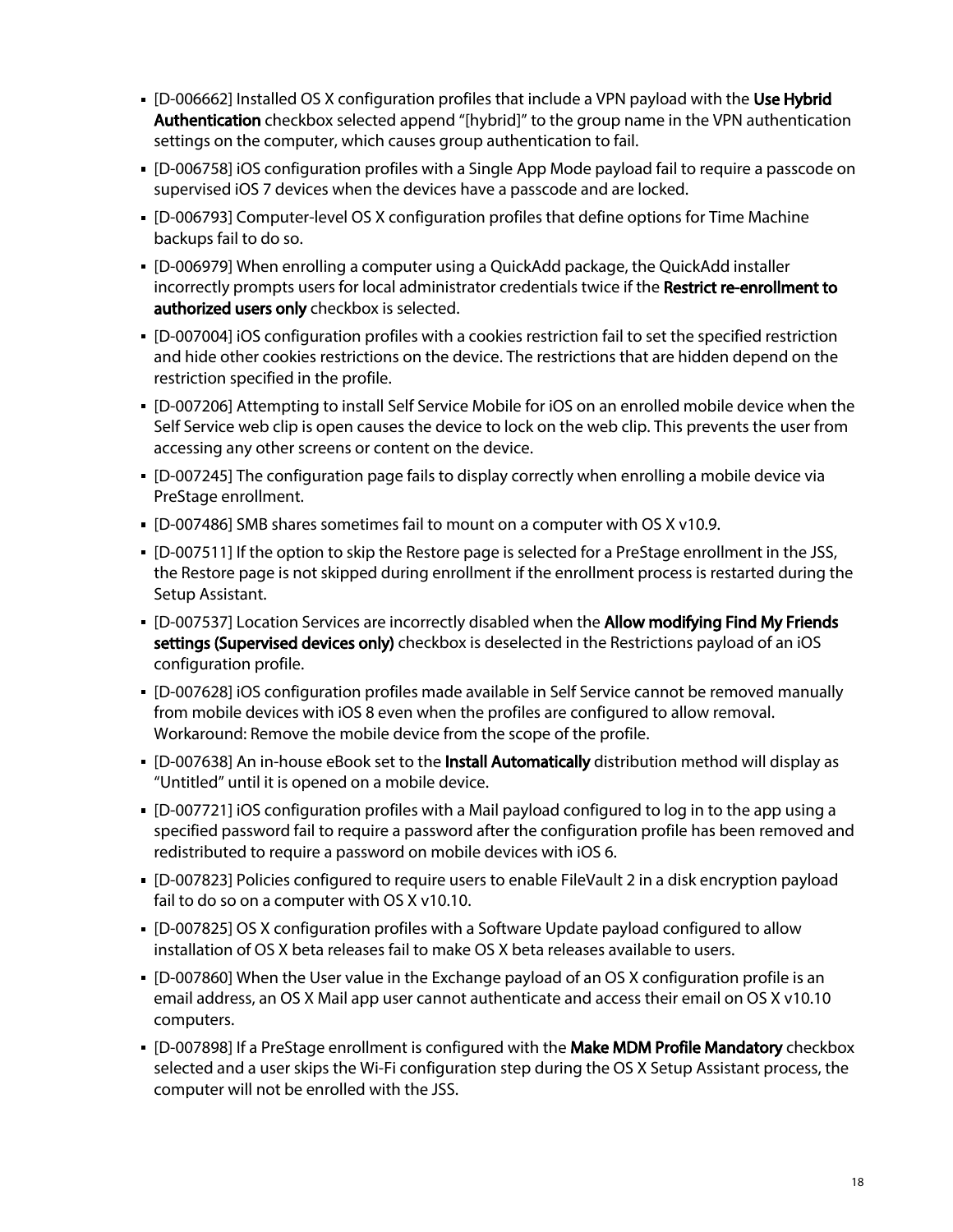- [D-007969] Compiled configurations created with Casper Admin using the InstallESD.dmg file for OS X v10.10 fail to create a "Recovery HD" partition when the configuration is used to image computers.
- [D-007999] Screen saver settings in a configuration profile that is removed and re-applied to a computer are not retained.
- [D-008018] The JSS cannot connect to an Open Directory server hosted on OS X Server v10.10 using CRAM-MD5 authentication.
- [D-008152] End users are incorrectly prompted for an Airplay password when attempting to Airplay to a device for which an AirPlay password has been specified using an OS X configuration profile.
- [D-008167] When multiple Casper Suite disk images are mounted, the JSS Installer installs the version of the Casper Suite included in the disk image that was mounted first.
- [D-008212] If a mobile device is enrolled using a PreStage enrollment and is then re-added to the server token file (.p7m), the device becomes unassigned and the JSS incorrectly displays the device as still being in the scope of the PreStage enrollment.
- [D-008286] When VMware Fusion is closed on a client computer, the computer loses its connection with the JSS.
- [D-008309] A guest user is able to log in from the FileVault 2 login window when a configuration profile was used to disallow guest users and FileVault 2 is configured for the current or next user.
- [D-008484] iOS configuration profiles with a large number of permitted URLs added to the Content Filter payload fail to upload to the JSS.
- [D-008567] When a student device with iOS 8 is focused on a website, multiple icons with the website link are displayed.
- [D-008603] OS X configuration profiles with a Restrictions payload disable the widgets in the OS X v10.10 Notification Center.
- [D-008623] The JSS sometimes fails to display the correct model for a computer.
- [D-008688] OS X configuration profiles that include a Network payload configured with 802.1X authentication and the Auto Join checkbox selected fail to automatically connect a computer to the network after the computer leaves sleep mode.
- [D-008806] The dsconfigad binary fails to bind a computer to a directory service if the service account password contains an exclamation point (!).
- [D-008905] An OS X configuration profile with a Passcode payload does not enforce the required alphanumeric value or the maximum number of failed attempts allowed for a computer with OS X v10.10 or later.
- **[D-008912] The User names and passwords** checkbox in the Safari AutoFill options cannot be deselected when the **Allow Safari AutoFill** option is selected in the Restrictions payload of an OS X configuration profile.
- [D-008973] An OS X configuration profile with a SCEP payload configured to renew after a specified number of days may cause a continual loop of certificate renewal attempts.
- [D-009091] When the Safari "Accept Cookies" pop-up menu is set to "Always" for an iOS configuration profile, the setting is not applied on mobile devices with iOS 8.3.
- [D-009110] Configuration profiles with the "Internal Disks: Allow" option disabled do not prevent the use of memory cards.